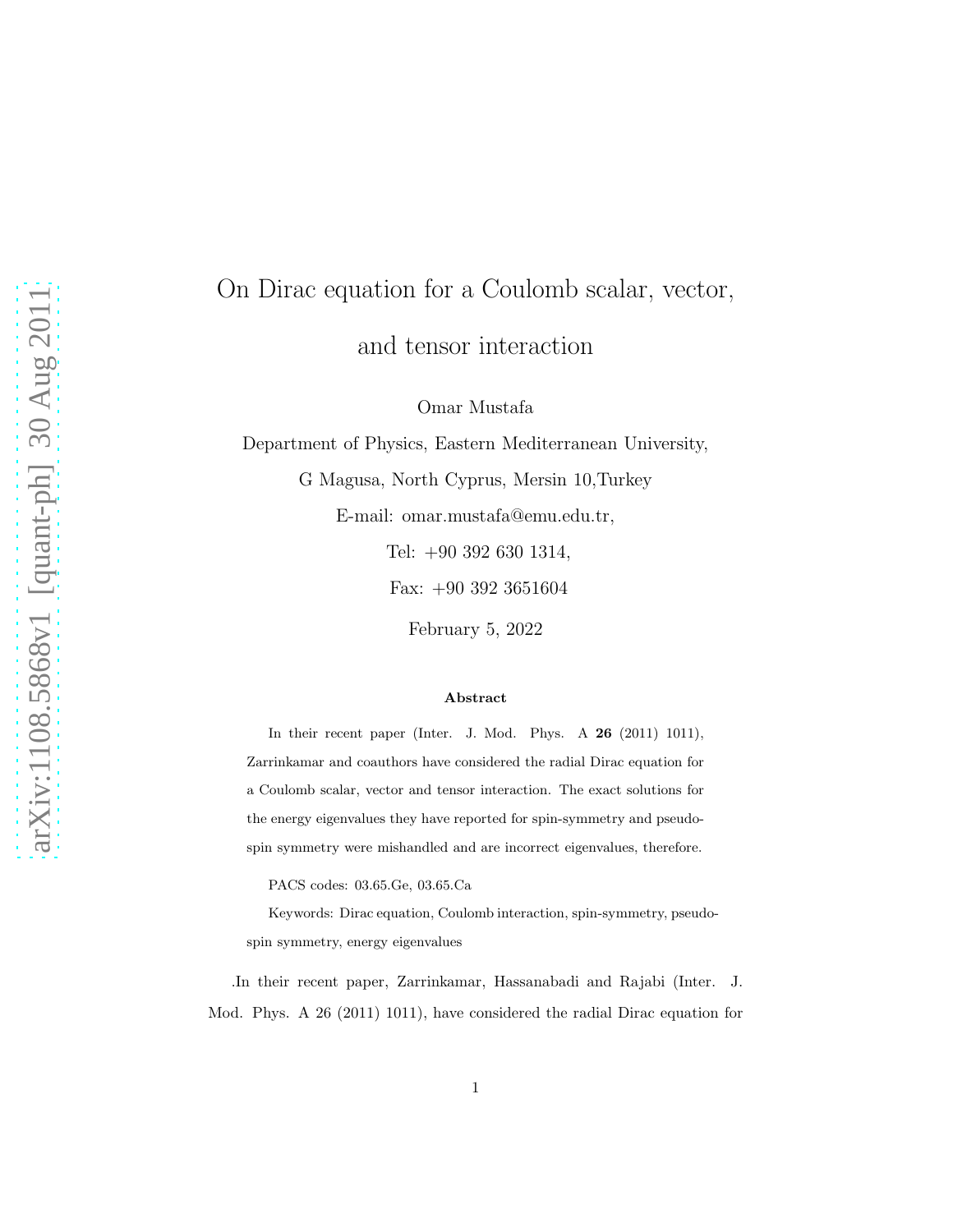a Coulomb scalar, vector and tensor interaction. They were successful in working out the exact solutions as inferred from the 1D-radial Schrödinger Coulomb problem as

$$
E^{2} - m^{2} = -\frac{b^{2} (E + m)^{2}}{4N^{2}} ; N = n_{r} + k - a + 1,
$$
 (1)

for the spin symmetric case (see their  $Eq.(12a)$ ), and

$$
E^{2} - m^{2} = -\frac{b^{2} (E - m)^{2}}{4 \tilde{N}^{2}} ; \tilde{N} = n_{r} + k - a,
$$
 (2)

for the pseudo-spin symmetric case (see their Eq.(17a)).

A proiri, these two equations are not quadratic in  $E$  (cf. e.g., Mustafa  $[1,\!2])$ to imply two branches of eigenvalues. obviously, equation (1) yields

$$
E - m = -\frac{b^2 (E + m)}{4N^2},
$$
\n(3)

and equation (2) implies

$$
E + m = -\frac{b^2 (E - m)}{4 \tilde{N}^2}.
$$
 (4)

Therefore, the energy eigenvalues should read

$$
E = \frac{(4N^2 - b^2)m}{4N^2 + b^2},\tag{5}
$$

for the spin symmetric case, and

$$
E = -\frac{\left(4\,\tilde{N}^2 - b^2\right)m}{4\,\tilde{N}^2 + b^2},\tag{6}
$$

for the pseudo-spin case.